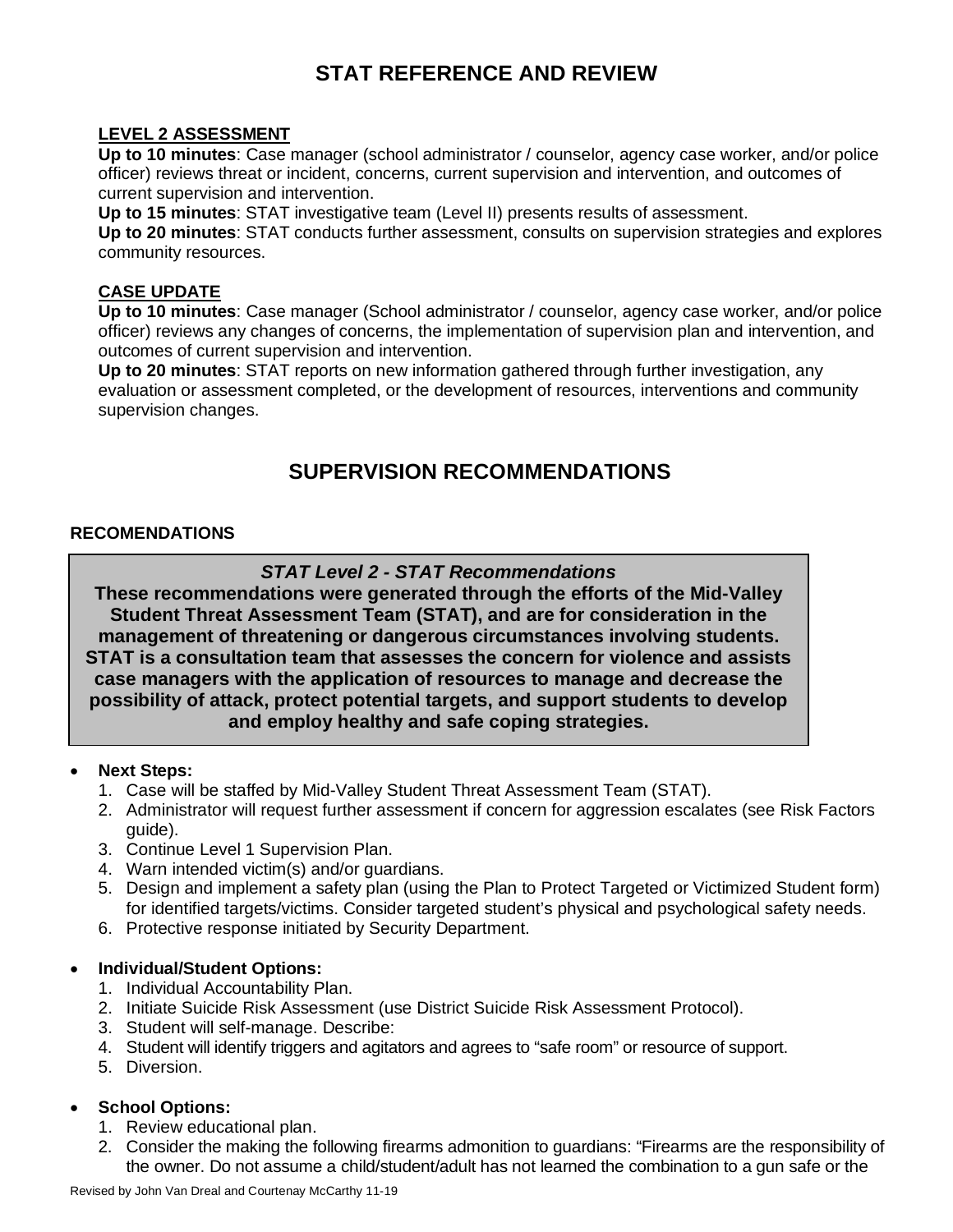location of the key. Keys can be removed and duplicated, and combinations have been discovered through a variety of means. Consider changing keys or combinations or removing firearms from the home." Document the date, time, and place of the admonition, as well as the guardian's response.

- 3. Consider specialized class options.
- 4. Develop travel card and time accountability.
- 5. Monitor social media activity for concerning statements, agitators, triggers, threats, or behavior related to the preparation of an attack.
- 6. Refer student to social skill building programs.
- 7. Consider social skill building programs.
- 8. Increase supervision in the following settings:
- 9. Make modifications of daily schedule (e.g., late arrival or early dismissal).
- 10. Require entry/exit check with:
- 11. Alert staff and teachers on a need-to-know basis.
- 12. Decrease or eliminate pass time or unsupervised time.
- 13. Conduct intermittent check of backpack, locker, pocket, purse, etc.
- 14. Assign identified staff to build trusting relationship through check-in or mentorship: administrator; mentor; child development specialist/counselor; school resource officer; teacher; other.
- 15. Provide means by which student may safely report and discuss thoughts or intentions to harm others and receive appropriate intervention.
- 16. Offer other interventions or supervision strategies that will directly address the triggers and agitators identified in this assessment.
- 17. Identify and further develop activities, relationships, or experiences of value that inhibit the possibility of the student acting out.
- 18. Provide school counselor, or other school-based mental health intervention.
- 19. Request parent/guardian consent for an authorization form to allow communication between school and medical/mental health provider.
- 20. Refer to district social worker.
- 21. Referral to appropriate school team to consider alternative placement, such as administrative transfer, expulsion, or interim alternative educational setting (IAES), per district policy. (If criteria are met, district may unilaterally remove the student to IAES; however, if the student is receiving specialized instruction, the IEP team decides the actual placement.)
- 22. Recommend home supervision pending further assessment.
- 23. Refer to appropriate Special Ed. Team to consider: psycho-educational evaluation for special education; review of education goals and placement options; or referral to alternative education placement. (NOTE: If the student is on an IEP/504 plan, any change in placement or Special Education services must be done through the Special Education team process or 504 team process.)
- 24. Refer to behavior specialists, behavior team, or other behavior support resources.
- 25. Continue to monitor communications and behavior for an escalation of concerns for aggression (see Risk Factor guide).
- 26. Conduct safety planning at site of attendance.
- 27. Other school option:

# • **Family / Home Options:**

- 1. Increase supervision.
- 2. Monitor social media activity for concerning statements, agitators, triggers, threats, or behavior related to the preparation of an attack.
- 3. Use a Family Social Media Contract or refer to [www.commonsensemedia.org](http://www.commonsensemedia.org/) for information on appropriate youth media.
- 4. Safety proof home.
- 5. Request that parents increase supervision and vigilance.
- 6. Refer for domestic violence intervention and safety planning.
- 7. Refer parent to parenting classes.
- 8. Review and pursue crisis and/or mental health services.
- 9. Other:

# • **Community Options:**

- 1. Refer to Youth Service Team or other community-based youth support team.
- 2. Recommend mental health evaluation.

Revised by John Van Dreal and Courtenay McCarthy 11-19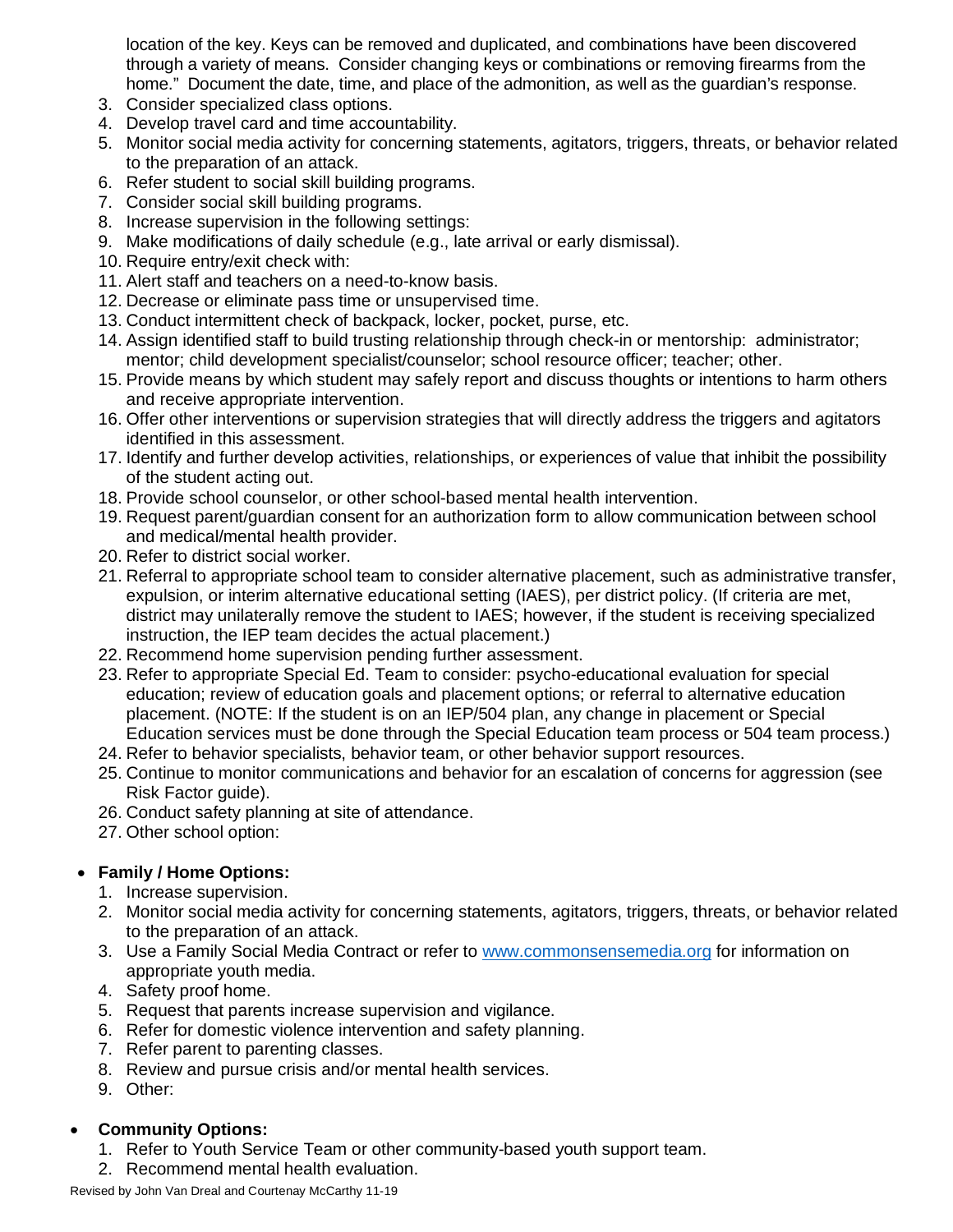- 3. Review mental health options and providers for possible evaluation and/or counseling.
- 4. Refer to anger management program.
- 5. Refer to alcohol and drug evaluation and/or counseling.
- 6. Refer to parenting programs.
- 7. Refer to mentoring programs.
- 8. Notify probation/parole officer.
- 9. Refer to faith-based community programs.
- 10. Foster positive community activities and interests.
- 11. Explore grant money assistance for inhibitors and other needs.

12. Other:

# **LEVEL OF CONCERN RUBRIC AND GLOSSARY**

**TARGETED THREAT:** The attacker considers and selects a particular target prior to an attack.The consideration occurs through the process of an idea with motive, planning, preparation, and eventually action. **REACTIVE OR AFFECTIVE THREAT:** The attacker acts in an emotional or highly aroused state in response to a perceived challenge, threat, insult, or other affront. The behavior is often a temporary, explosive, or impulsive act without pre-meditation, planning, plotting, or specific targeting. Reactive behavior can be a function within a pattern of socialization, as some attackers search for excuses or opportunities to be angry and aggressive, without any predetermined target.

**MILD TO MODERATE AGGRESSION:** This involves harmful behavior that is directed at another person(s) and does not cause serious or lethal injury.

**EXTREME OR VIOLENT AGGRESSION**: This involves harmful behavior that is directed at another person(s) and causes or is intended to cause serious or lethal injury.

#### **LEVEL OF CONCERN FOR AGGRESSION:**

Levels of concern are transitory and can either decrease or increase as a result of changes in circumstances (e.g., supervision, monitoring, intervention, etc.). The assignment of a level of concern is, at best, useful in assisting and supporting management recommendations. Note that a situation may have features from more than one level, and thus change as a result of addressing those features.

# **LEVEL OF CONCERN FOR TARGETED AGGRESSIVE BEHAVIOR**

# **LOW OR MINOR:**

- Vague or indirect information contained within the threat is inconsistent.
- The threat is implausible or lacks detail and realism.
- The context of the threat suggests that action is unlikely.
- Little history exists of serious risk factors or dangerous behavior.
- Inhibitors are present.
- Behavior is aggressive but has little potential for physical injury (e.g., minor bullying).
- Threats are for stress relief, bravado, and affect.

# **MODERATE:**

- Indication exists of some premeditation or planning, with general implications of place, time, and target (but still short of detailed plan).
- No strong indication exists of preparatory steps, although, there may be some veiled reference or ambiguous evidence of a threat possibility (e.g., reference to gun availability or fascination with movie with theme or sequence for a specific violent act).
- Some inhibitors present, as well as an indication of desire for help.

# **HIGH:**

• Threat or behavior is targeted and appears to pose serious danger to others.

Revised by John Van Dreal and Courtenay McCarthy 11-19